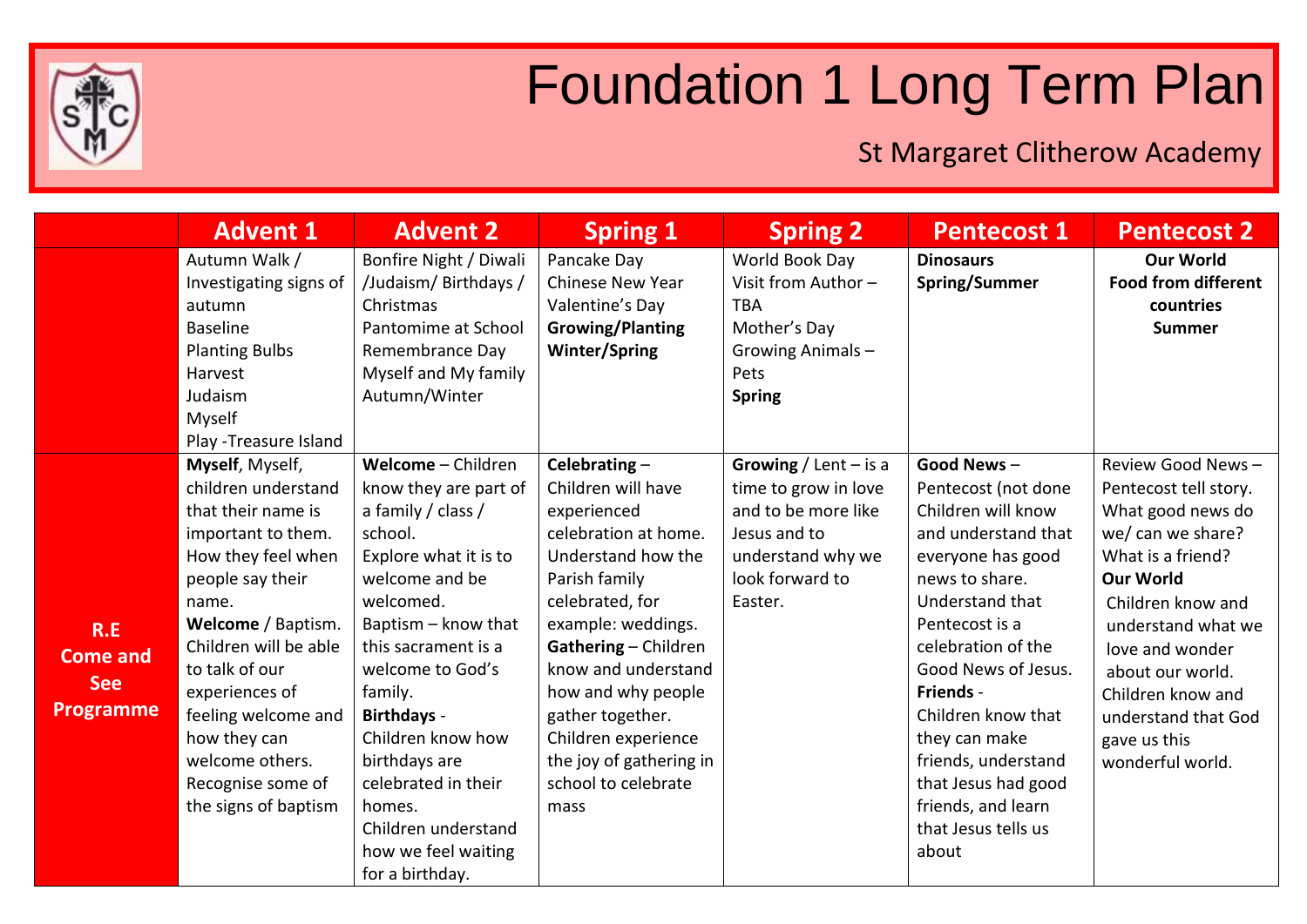|                      |                       | Advent - looking         |                             |                         |                        |                         |
|----------------------|-----------------------|--------------------------|-----------------------------|-------------------------|------------------------|-------------------------|
|                      |                       | forward to Christmas     |                             |                         |                        |                         |
|                      |                       | and Jesus birthday.      |                             |                         |                        |                         |
|                      | Use different         | Enjoy listening to       | Enjoy listening to          | Listen attentively in a | Know many rhymes,      | Know many rhymes,       |
|                      | languages for         | longer stories and       | longer stories              | range of situations.    | be able to talk about  | be able to talk about   |
|                      | greetings starting    | discussing much of       | remembering much            | Give our attention to   | familiar books and be  | familiar books and be   |
|                      | with the languages    | what happens in the      | of what happens.            | what others say and     | able to tell a long    | able to tell a long     |
|                      | spoke by the          | book.                    | Play games to aid           | respond                 | story.                 | story. Pay attention    |
|                      | children.             |                          | listening skills.           | appropriately.          | Pay attention to       | to more than one        |
|                      | All areas to have     | Play games to            | Role-play, child            | To answer why           | more than one thing    | thing at a time.        |
|                      | photographs.          | support listening skills | initiated                   | questions about our     | at a time.             | Use a wide range of     |
|                      | Modelling how to      | to develop.              | presentation.               | own experiences.        | Sing a wide variety of | vocabulary.             |
|                      | use classroom areas   |                          | Puppet play.                | (staff to model).       | songs.                 | Use future and past     |
|                      | independently.        | Sing a wider variety of  | Listening attentively       | Accurately using        | To be able to express  | tense.                  |
|                      | Use a wider range of  | songs                    | to stories and each         | correct tense when      | a point of view and    | Use joining words in    |
|                      | vocabulary.           |                          | other and                   | talking about events    | debate when they       | their sentences like    |
|                      | Enjoy listening to    | The story of             | responding.                 | that have happened.     | disagree with an       | 'because', 'or', 'and'. |
| <b>Communication</b> | longer stories and    | Christmas.               | Following two part          | Following two part      | adult or friend, using |                         |
| and language         | model remembering     | Christmas songs and      | instructions to carry       | instructions to carry   | words as well as       | Is asking and           |
|                      | much of what          | poems.                   | out activities.             | out activities          | actions.               | responding to why       |
|                      | happens.              | Talk about               | Use of past, present        | Use a wider range of    | Answer open ended      | questions.              |
|                      | Play games to         | celebrations we          | and future forms of         | vocabularly             | questions.             |                         |
|                      | support listening     | experience including     | tense.                      | <b>Understand why</b>   |                        |                         |
|                      | skills to develop.    | birthdays and            | Use a wider range of        | questions.              |                        |                         |
|                      |                       | Christmas.               | vocabularly                 | Use longer sentences    |                        |                         |
|                      | Puppet play           |                          | <b>Understand why</b>       | of four to six words.   |                        |                         |
|                      |                       |                          | questions                   |                         |                        |                         |
|                      | Talk about what       |                          | Use longer sentences        |                         |                        |                         |
|                      | they have observed    |                          | off four to six words.      |                         |                        |                         |
|                      |                       |                          | <b>Start a conversation</b> |                         |                        |                         |
|                      |                       |                          | with an adult or            |                         |                        |                         |
|                      |                       |                          | friend and continue it      |                         |                        |                         |
|                      |                       |                          | for many turns.             |                         |                        |                         |
|                      | Share stories that    | Engage in extended       | Engage in extended          | Engage in extended      | Engage in extended     | Engage in extended      |
|                      | reflect the diversity | conversations about      | conversations about         | conversations about     | conversations about    | conversations about     |
| Literacy             | of our class $-$      | stories, learning new    | stories, learning new       | stories, learning new   | stories, learning new  | stories, learning new   |
|                      | culture/race and      | vocabulary.              | vocabulary.                 | vocabulary.             | vocabulary.            | vocabulary.             |
|                      | gender.               |                          |                             |                         |                        |                         |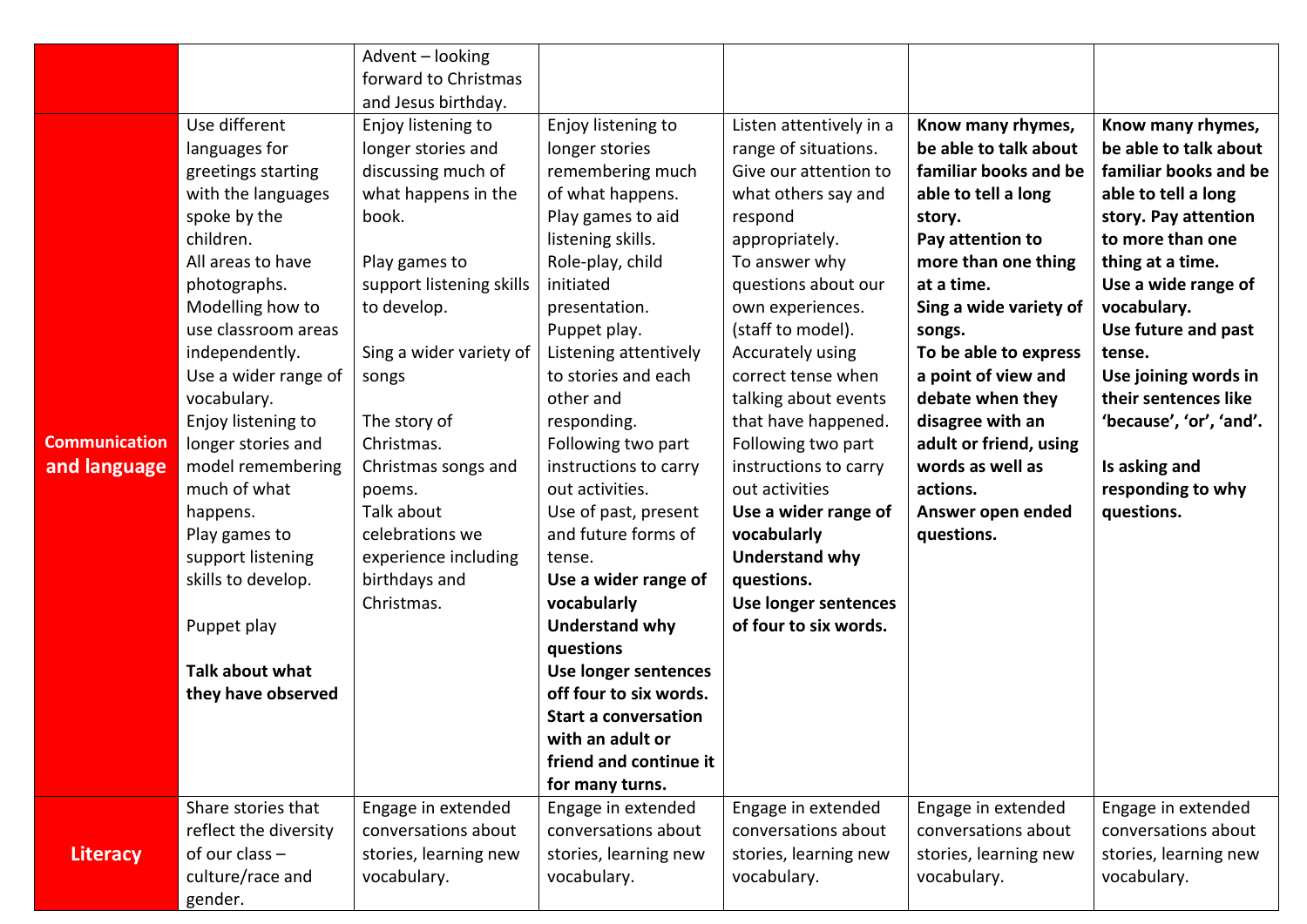|                       | Myself and my family. | <b>Growing and</b>     | Animals Pets/ Spring/       | <b>Dinosaurs</b>        | Our World and food         |
|-----------------------|-----------------------|------------------------|-----------------------------|-------------------------|----------------------------|
| Myself, school and    | Autumn/Winter         | Planting/Winter/Sprin  | Growing                     |                         | from different             |
| it's grounds/ people  |                       | g                      |                             | Non-Fiction. Write      | countries.                 |
| who help me/          | Understand print has  |                        | Understand we read          | their name as a         |                            |
| Autumn.               | meaning and           | Understand the         | English text from left      | dinosaur.               | <b>Follow instructions</b> |
|                       | different purposes.   | names of different     | to right and from top       |                         | for making pizza           |
| Understand print      | Understand the        | parts of a book.       | to bottom.                  | Write own name.         | wraps, rice salad, fruit   |
| has meaning and       | names of different    | Understand we read     |                             | Label body parts of     | kebabs, Jerk Chicken,      |
| different purposes.   | parts of a book.      | English text from left | Count and clap              | dinosaurs.              | American pancakes.         |
|                       |                       | to right and from top  | syllables in words -        |                         |                            |
| Engage in extended    | Write names in        | to bottom.             | simple pets e.g. cat,       | Spot and suggest        | <b>Write some letters</b>  |
| conversations about   | Christmas cards.      |                        | dog, rabbit, hamster.       | rhymes                  | accurately                 |
| stories, learning new | Understand            |                        |                             | (Rhyme Crime)           |                            |
| vocabulary.           | celebratory words.    |                        | <b>World Book</b>           |                         | Use some of their          |
| All are Welcome,      | Write labels for      |                        | Day/Week - The Tiger        | Count and clap          | print knowledge in         |
| Tree, Room on the     | Baptism.              |                        | who came to tea.            | syllables in a word $-$ | early writing $-$          |
| Broom,                | Write invitations     |                        | (have a tea party,          | names, colours,         | writing a shopping         |
|                       | (emergent writing)    |                        | make cakes/biscuits,        | animals with more       | list.                      |
| All about me.         | Letters to Santa.     |                        | act out story,              | syllables crocodile.    |                            |
|                       | Winter books/         |                        | sequence story.             |                         |                            |
| Nursery rhymes.       | Christmas books.      |                        | Writing and mark            |                         |                            |
| Incy Wincy Spider,    | Story fiction/non     |                        | making in role-play.        |                         |                            |
| Miss Polly has a      | fiction               |                        | Read fiction and non-       |                         |                            |
| Dolly.                | Sequencing the        |                        | fiction books, talk         |                         |                            |
|                       | Christmas story.      |                        | about the difference.       |                         |                            |
|                       |                       |                        |                             |                         |                            |
| Phase 1 phonics.      | Leaf Man, We're       |                        | <b>Books- Katie McGinty</b> |                         |                            |
| Hearing sounds,       | going on a leaf hunt, |                        | wants a pet, Dear           |                         |                            |
| listening, copying    | Stick Man. The        |                        | Zoo.                        |                         |                            |
| sounds.               | Gruffalo.             |                        |                             |                         |                            |
|                       |                       |                        |                             |                         |                            |
| Planting bulbs for    | <b>Nursery Rhymes</b> |                        |                             |                         |                            |
| patio display.        |                       |                        |                             |                         |                            |
| Role-play, puppet     |                       |                        |                             |                         |                            |
| play and small world  |                       |                        |                             |                         |                            |
| play.                 |                       |                        |                             |                         |                            |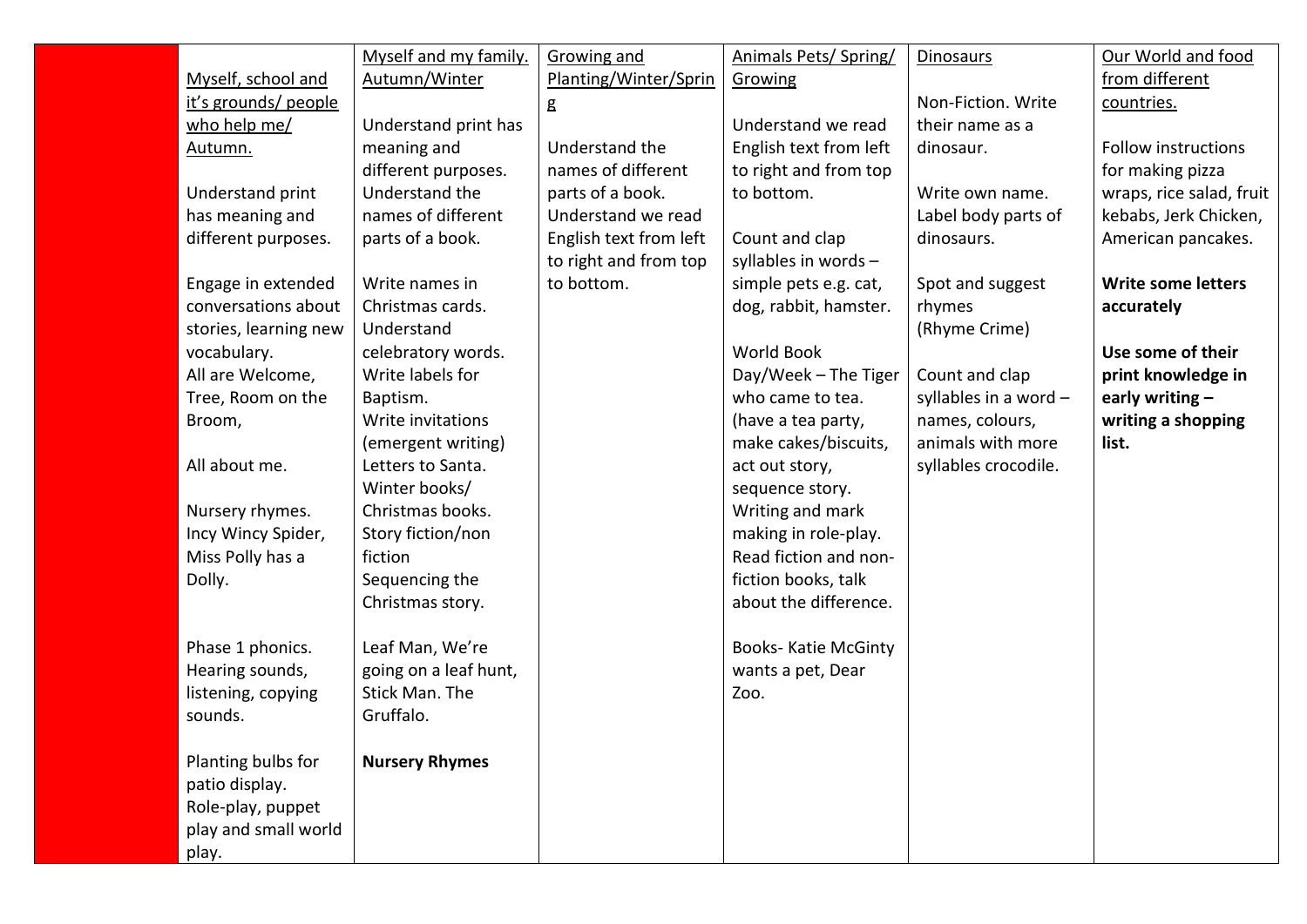| Number songs                               | Sorting                                | Children identify       | Children count on and   | Numberblocks episodes                               | Children talk about                      |
|--------------------------------------------|----------------------------------------|-------------------------|-------------------------|-----------------------------------------------------|------------------------------------------|
| 5 currant buns in the                      | Collections using                      | representations of 1,   | back to 4.              | $11 - 15.$                                          | night and day and order                  |
| bakers shop                                | colour, size, shape.                   | 2, 3. They subitise or  | They subitise sets of   | Different ways of                                   | key events in their daily                |
| 5 little speckled                          | Consider what is the                   | count to find out how   | up to 4 objects to find | arranging blocks to<br>5. Conservation of           | routines, such as waking                 |
| frogs                                      | same about all the                     | many and make their     | out how many make       | number - different                                  | up, coming to school,                    |
| 12345 once l                               | objects in one set.                    | own collections of 1, 2 | their own collections   | arrangement of blocks                               | dinner, bed time.                        |
| caught a fish alive                        | Sorting duplo, small                   | or 3 objects.           | of objects.             | but the number remains                              | They use language to                     |
| 5 fat sausages                             | parts,                                 | They match the          | They match the          | the same. Introducing                               | describe when things                     |
| 5 little speckled                          | Can they sort the                      | number names to         | number to numerals      | the part-part-whole                                 | happen e.g. day, night,                  |
| frogs                                      | objects in a different                 | quantities and          | and quantities and are  | model. Four can be                                  | morning, afternoon,                      |
| 5 little ducks                             | way? What rules can<br>we use?         | numerals.               | able to say which sets  | partitioned into 2 and 2,<br>1 and 1 and 1 and 1.   | before after, today,                     |
|                                            | Finding the odd one                    | They touch count in     | have more and fewer     | Addition and                                        | tomorrow.                                |
| <b>Colours</b><br><b>Exploring colours</b> | out.                                   | different               | items.                  | subtraction of numbers                              | Encourage the                            |
| with counting                              |                                        | arrangements and        | When counting they      | 1 to 5.                                             | vocabulary of first, next,               |
| objects, small world                       | Compare amounts                        | recognise the final     | continue to learn that  |                                                     | then and possibly last.                  |
| toys, rainbows,                            | Taller/ shorter                        | number is the           | the final number they   | The children will use                               |                                          |
| mixing paint to find                       | Sorting into sets -                    | quantity of the set.    | say names the set.      | real objects to see that<br>the quantity of a group | Children explore                         |
| out what colours                           | which has                              |                         |                         | can be changed by                                   | measuring time                           |
| they can make.                             | most/fewer/equal                       | Number blocks           | Counting to 4           | adding more. The first,                             |                                          |
| Looking for colours                        | Count using five                       | Counting to 1           | Finding 4 objects       | then, now structure can                             | Encourage children to                    |
| in nature, classroom                       | frames, encouraging                    | Finding 1 object        | Representing 4 on a 5   | be used to create                                   | build on their                           |
| environment, on                            | 1:2:1                                  | Representing 1 on a 5   | frame                   | mathematical stories in                             | understanding of full                    |
| them, counting                             | correspondence.                        | frame                   | Squares and             | meaningful contexts.                                | and empty                                |
| colours they can see.                      | Sharing fairly.                        | A circle $-1$ sides     | rectangles, 4 sided     | Children continue to<br>count, subitise and         | Provide opportunities to                 |
|                                            |                                        | shape (including in     | shapes including in     | compare as they                                     | explore capacity with                    |
| Matching                                   | Compare size, mass,                    | the environment)        | the environment         | explore one more and                                | different materials such                 |
| Objects, shapes,                           | capacity.                              | 1 action e.g. 1 hop, 1  | 4 actions e.g. 4 hops,  | one less.                                           | as water, sand, rice and                 |
| numicon, socks-talk                        | Long and short, Tall                   | jump, 1 clap            | 4 jumps, 4 claps        | Prompt children to see                              | loose parts                              |
| about colour, size,                        | and short.                             | What is 1 made of 1     | Composition of 4 (2 is  | the link between                                    | Initially children should                |
| patterns. Building<br>towers that match    | Using boxes and a<br>range of animals, | nose, 1 mouth, 1 body   | a part of me, 2 is a    | counting forwards and                               | be exposed to the                        |
| using construction.                        | what would be best                     | Exploring different     | part of me and the      | the one more pattern<br>and back and the one        | comparison of full, half                 |
| They may be the                            | for different animal?                  | varieties of circles    | whole of me is 4; 3 is  | less pattern.                                       | full, empty using the<br>same container. |
| same height but are                        | Building long and                      |                         | a part of me, 1 is a    |                                                     | Provide different sized                  |
| they exactly the                           | short roads using                      | 1 being the first       | part of me and the      | The primary focus in                                | and shaped containers                    |
| same?                                      | construction.                          |                         | whole of me is 4)       | relation shapes should                              | to investigate,                          |
|                                            |                                        | number, its position    |                         |                                                     |                                          |

**Maths**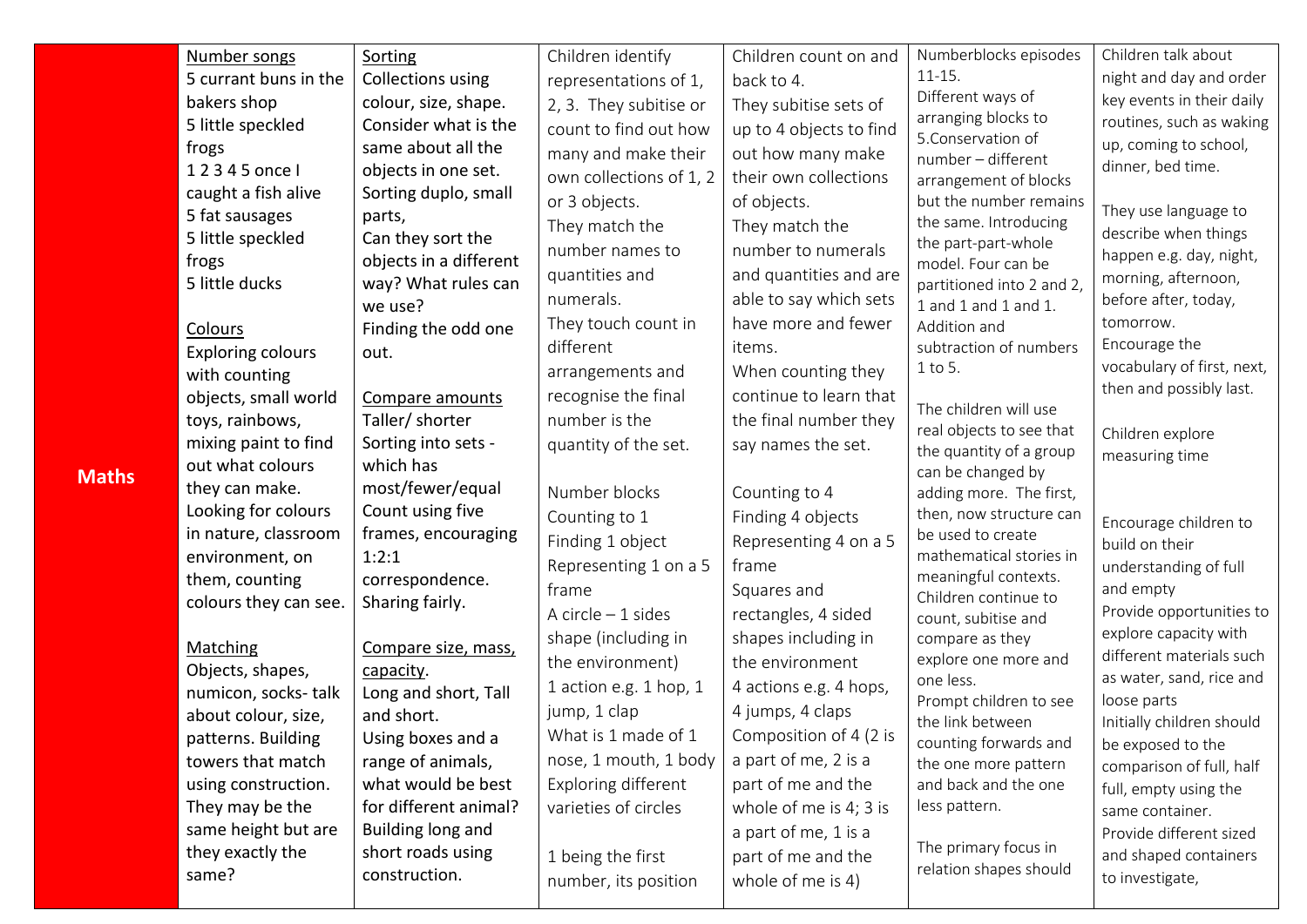| Using construction<br>what is best for<br>building a tall or short<br>tower?<br>Encourage language<br>big, little, small, large,<br>tall, short, long. | on a number line,<br>ordinal numbers<br>Numicon 1<br>Dice 1<br>Subitising 1<br>The numeral and<br>formation of 1<br>Number 1 in the<br>environment<br>Representing 1 using<br>marks, pictures and<br>finger<br>Matching numeral to<br>quantity<br>Children may already<br>have experience of<br>weight through<br>carrying heavy and<br>light items.<br>Encourage them to<br>make direct<br>comparisons holding<br>items to estimate<br>which feels the<br>heaviest then use the | 4 being the fourth<br>number, its position<br>on a number line,<br>ordinal numbers<br>Numicon 4<br>Dice 4<br>Subitising 4<br>The numeral and<br>formation of 4<br>Number 4 in the<br>environment<br>Representing 4 using<br>marks, pictures and<br>finger<br>Matching numeral to<br>quantity<br>Children begin by<br>using language to<br>describe length and<br>height e.g. the tree is<br>tall the pencil is short.<br>When making direct<br>comparisons they<br>may initially say | be on the properties of<br>shapes.<br>For example, children<br>should be encouraged<br>to notice and describe<br>shapes in the<br>environment and talk<br>about the properties<br>using words such as<br>'straight/flat/round/<br>curved'.<br>When teaching the<br>names of shapes,<br>wherever possible, real<br>life shapes in the<br>environment should be<br>used.<br>Note that only flat<br>surfaces should be<br>referred to as faces.<br>Include sorting of<br>natural shapes; the<br>children may sort<br>stones, for example,<br>into sets that have<br>straight edges, sets that<br>have curved edges etc. | When comparing<br>capacities directly<br>children can pour from<br>one container to<br>another to find which<br>holds more or less<br>water.<br>Children need<br>opportunities to be<br>exposed to and to use<br>the language of position<br>and direction; Position:<br>'in', 'on',<br>'under'. Direction: 'up',<br>'down', 'across'<br>Children also need<br>opportunities to use<br>terms which are<br>relative: 'in front of,<br>'behind', 'on top of'.<br>Create as many<br>opportunities as<br>possible to explore this<br>language such as<br>hunting for hidden<br>objects with some |
|--------------------------------------------------------------------------------------------------------------------------------------------------------|----------------------------------------------------------------------------------------------------------------------------------------------------------------------------------------------------------------------------------------------------------------------------------------------------------------------------------------------------------------------------------------------------------------------------------------------------------------------------------|--------------------------------------------------------------------------------------------------------------------------------------------------------------------------------------------------------------------------------------------------------------------------------------------------------------------------------------------------------------------------------------------------------------------------------------------------------------------------------------|----------------------------------------------------------------------------------------------------------------------------------------------------------------------------------------------------------------------------------------------------------------------------------------------------------------------------------------------------------------------------------------------------------------------------------------------------------------------------------------------------------------------------------------------------------------------------------------------------------------------|----------------------------------------------------------------------------------------------------------------------------------------------------------------------------------------------------------------------------------------------------------------------------------------------------------------------------------------------------------------------------------------------------------------------------------------------------------------------------------------------------------------------------------------------------------------------------------------------|
|                                                                                                                                                        | balance scales to<br>check.<br>Prompt them to use<br>the language heavy,<br>heavier than,<br>heaviest, light, lighter<br>than, lightest to<br>compare items<br>starting with items<br>that have an obvious                                                                                                                                                                                                                                                                       | something is bigger<br>than something else.<br>Encourage them to<br>use more specific<br>mathematical<br>vocabulary in relation<br>to<br>Length - longer,<br>shorter                                                                                                                                                                                                                                                                                                                 |                                                                                                                                                                                                                                                                                                                                                                                                                                                                                                                                                                                                                      | prompts (e.g. look<br>behind the shed).                                                                                                                                                                                                                                                                                                                                                                                                                                                                                                                                                      |
|                                                                                                                                                        | difference in weight.                                                                                                                                                                                                                                                                                                                                                                                                                                                            | height - taller, shorter                                                                                                                                                                                                                                                                                                                                                                                                                                                             |                                                                                                                                                                                                                                                                                                                                                                                                                                                                                                                                                                                                                      |                                                                                                                                                                                                                                                                                                                                                                                                                                                                                                                                                                                              |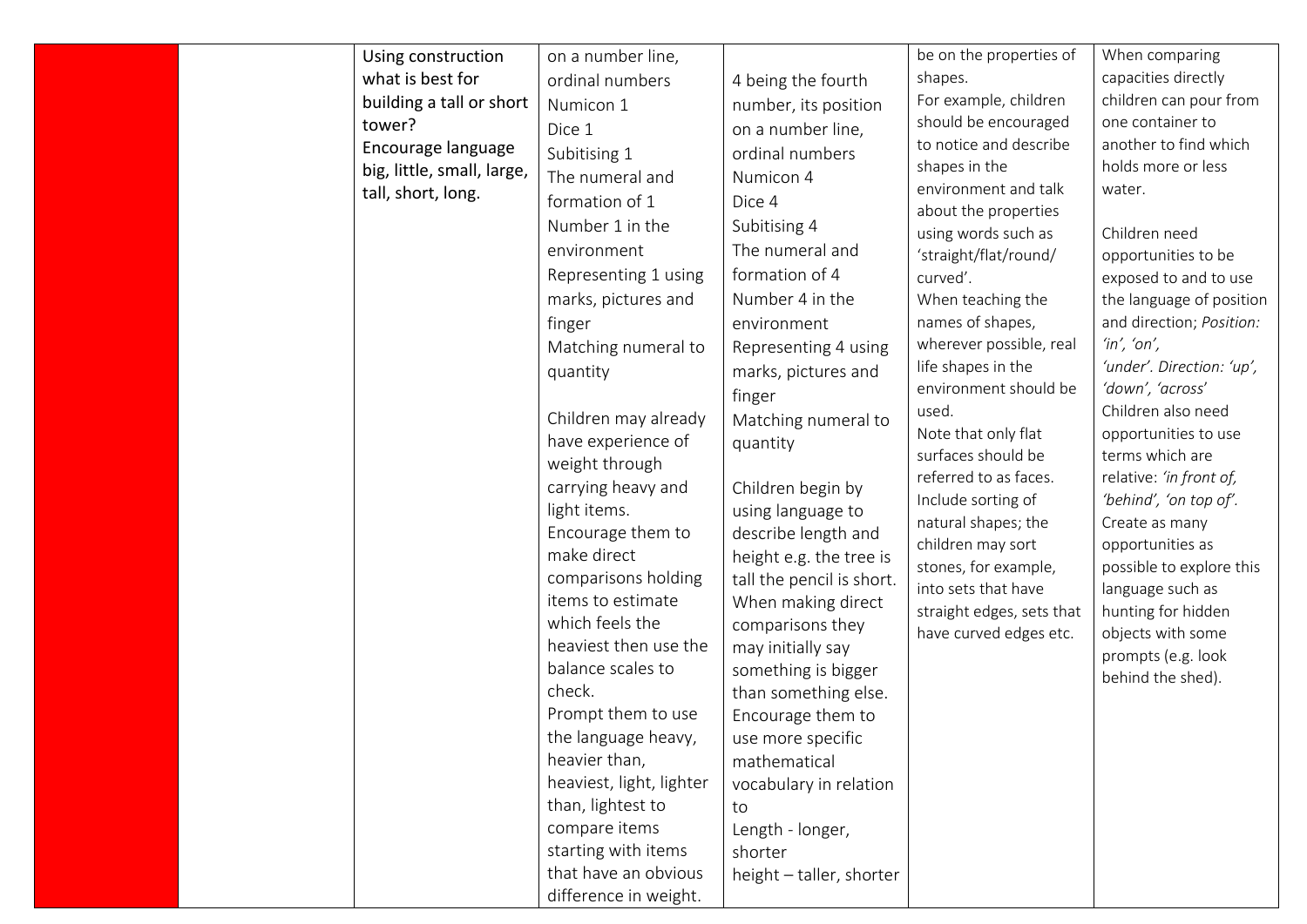| Avoid common             | Breadth - wider,         |  |
|--------------------------|--------------------------|--|
| misconception that       | narrower                 |  |
| bigger items are         |                          |  |
| always heavier by        | The children should      |  |
| providing some small     | then move on to          |  |
| heavier items and        | finding objects that     |  |
| some large lighter       | are longer/shorter       |  |
| ones                     | than a given item.       |  |
|                          | They should be           |  |
| heavy, heavier than,     | encouraged to utilise    |  |
| heaviest, light, lighter | strategies such as       |  |
| than, lightest           | direct comparison        |  |
|                          | (e.g. placing objects    |  |
|                          | side by side to          |  |
| Number blocks            | determine which is       |  |
| Counting to 2            | longer).                 |  |
| Finding 2 objects        |                          |  |
| Representing 2 on a 5    |                          |  |
| frame                    | Encourage them to        |  |
| A semi circle - 2 sides  | use more specific        |  |
| shape (including in      | mathematical             |  |
| the environment)         | vocabulary in relation   |  |
| 2 actions e.g. 2 hops,   | to                       |  |
| 2 jumps, 2 claps         | Length - longer,         |  |
| What 2 is made of 1 is   | shorter                  |  |
| a part of me, 1 is a     | height - taller, shorter |  |
| part of me and the       | Breadth - wider,         |  |
| whole of me is 2         | narrower                 |  |
|                          |                          |  |
| 2 being the second       | Children continue to     |  |
| number, its position     | subitise up to 5 items   |  |
| on a number line,        | and to count forwards    |  |
| ordinal numbers          | and backwards to 5       |  |
| Numicon 2                | accurately using the     |  |
| Dice 2                   | counting principles.     |  |
| Subitising 2             | They represent up to     |  |
| The numeral and          | 5 items on a five        |  |
| formation of 2           | frame.                   |  |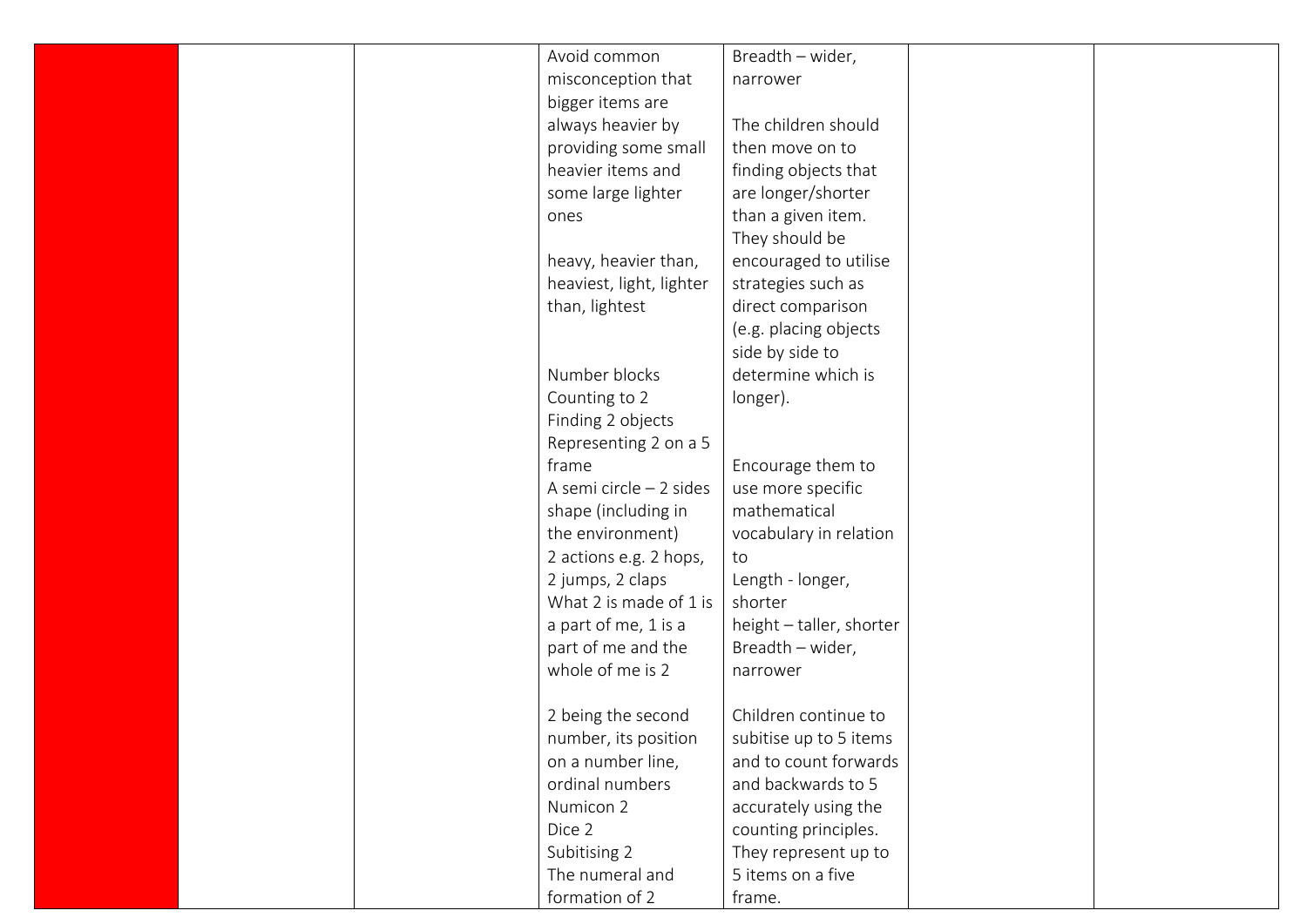|  | Number 2 in the<br>environment<br>Representing 2 using<br>marks, pictures and<br>finger<br>Matching numeral to<br>quantity<br>Counting to 3<br>Finding 3 objects<br>Representing 3 on a 5<br>frame<br>A triangle $-3$ sides<br>shape (including in<br>the environment)<br>3 actions e.g. 3 hops,<br>3 jumps, 3 claps<br>What is 3 made of - 2<br>is a part of me, 1 is a<br>part of me and the<br>whole of me is 3.<br>Exploring different<br>varieties and<br>orientations<br>of triangles.<br>3 being the third | Counting to 5<br>Finding 5 objects<br>Representing 5 on a 5<br>frame<br>Pentagons, 5 sided<br>shapes including in<br>the environment<br>5 actions e.g. 5 hops,<br>5 jumps, 5 claps<br>Composition of 5 (3 is<br>a part of me, 2 is a<br>part of me and the<br>whole of me is 5; 4 is<br>a part of me, 1 is a<br>part of me and the<br>whole of me is 5)<br>5 being the fifth<br>number, its position<br>on a number line,<br>ordinal numbers<br>Numicon 5<br>Dice 5<br>Subitising 5<br>The numeral and<br>formation of 5<br>Number 5 in the<br>environment<br>Representing 5 using |  |
|--|-------------------------------------------------------------------------------------------------------------------------------------------------------------------------------------------------------------------------------------------------------------------------------------------------------------------------------------------------------------------------------------------------------------------------------------------------------------------------------------------------------------------|------------------------------------------------------------------------------------------------------------------------------------------------------------------------------------------------------------------------------------------------------------------------------------------------------------------------------------------------------------------------------------------------------------------------------------------------------------------------------------------------------------------------------------------------------------------------------------|--|
|  | number, its position<br>on a number line,<br>ordinal numbers<br>Numicon 3                                                                                                                                                                                                                                                                                                                                                                                                                                         | marks, pictures and<br>finger<br>Matching numeral to<br>quantity                                                                                                                                                                                                                                                                                                                                                                                                                                                                                                                   |  |
|  | Dice 3<br>Subitising 3<br>The numeral and<br>formation of 3                                                                                                                                                                                                                                                                                                                                                                                                                                                       | Numberblocks<br>episodes 6-10                                                                                                                                                                                                                                                                                                                                                                                                                                                                                                                                                      |  |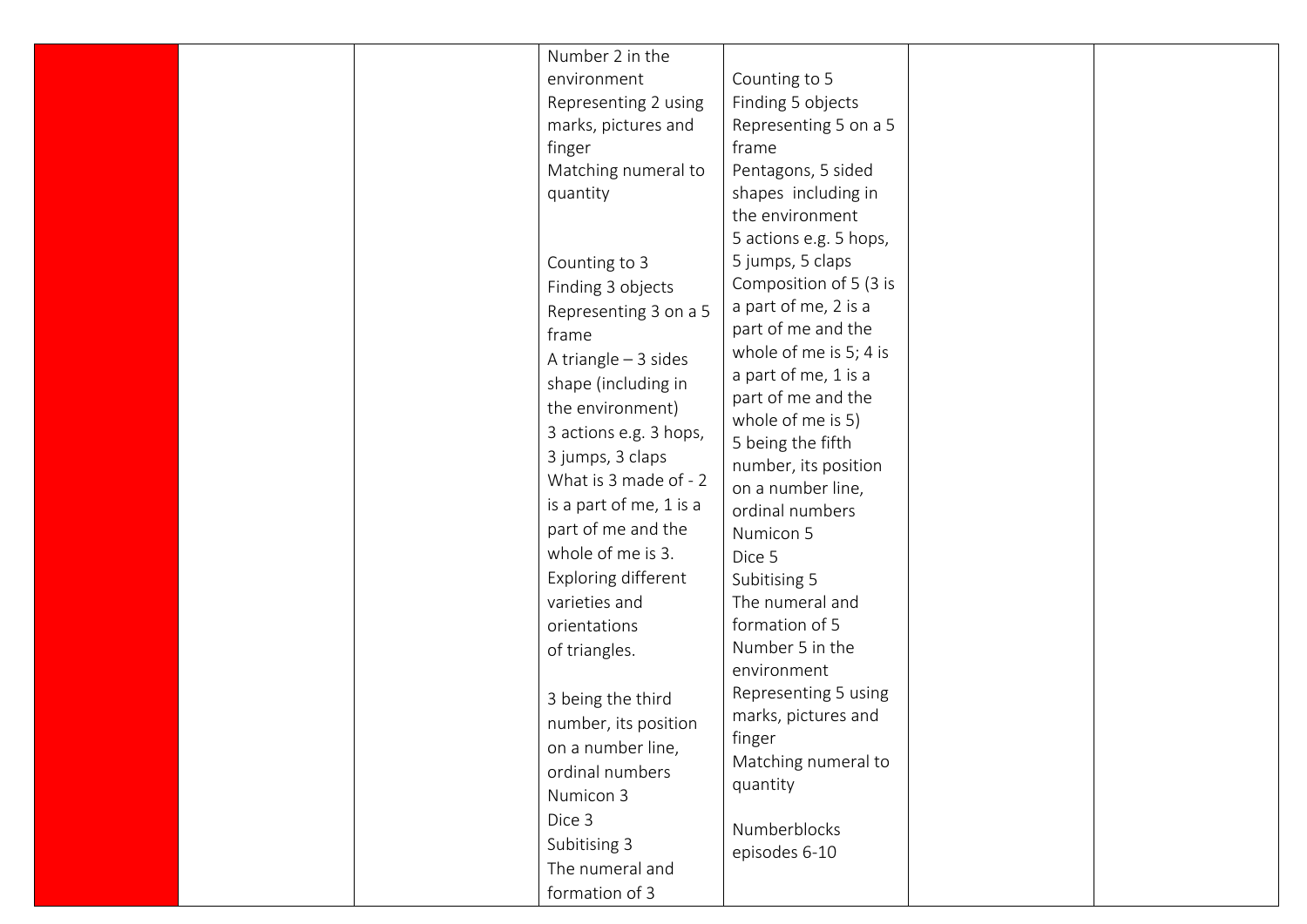|             |                      |                              | Number 3 in the        |                       |                             |                          |
|-------------|----------------------|------------------------------|------------------------|-----------------------|-----------------------------|--------------------------|
|             |                      |                              | environment            |                       |                             |                          |
|             |                      |                              | Representing 3 using   |                       |                             |                          |
|             |                      |                              | marks, pictures and    |                       |                             |                          |
|             |                      |                              | finger                 |                       |                             |                          |
|             |                      |                              |                        |                       |                             |                          |
|             |                      |                              | Matching numeral to    |                       |                             |                          |
|             |                      |                              | quantity               |                       |                             |                          |
|             |                      |                              | Counting up to 3,      |                       |                             |                          |
|             |                      |                              | comparing numbers      |                       |                             |                          |
|             |                      |                              |                        |                       |                             |                          |
|             |                      |                              | using smaller and      |                       |                             |                          |
|             |                      |                              | bigger, ordering       |                       |                             |                          |
|             |                      |                              | numbers to 3.          |                       |                             |                          |
|             |                      |                              | <b>Numberblocks</b>    |                       |                             |                          |
|             |                      |                              | episodes 1-5.          |                       |                             |                          |
|             | Introduce            | Firework safety.             | Use different          | Use different         | <b>Review our class</b>     | <b>Find solutions to</b> |
|             | vocabulary of        | Personal experience          | languages for          |                       | rules-                      | conflicts and            |
|             | sharing and taking   | of celebrations              |                        | languages for         | <b>Remember rules</b>       | rivalries.               |
|             |                      | How to take care of          | greetings.             | greetings.            |                             |                          |
|             | turns.               |                              | Meeting their own      | Increasingly follow   | without an adult            |                          |
|             | Give the children    | ourselves, keeping           | care needs - starting  | rules, understanding  | reminding them.             |                          |
|             | responsibilities.    | warm.                        | brushing their teeth.  | why they are          | Talk with others to         |                          |
|             | Talk about sharing   | Encourage the                | Talk about their       | important.            | solve conflicts.            |                          |
|             | and respecting       | children to look after       | feelings using words   | Understand how        |                             |                          |
|             | others.              | their belongings -           | like 'happy', 'sad',   | others might be       | <b>Make healthy choices</b> |                          |
|             | Use different        | hats, gloves, and            | 'angry', 'worried'     | feeling.              | about food, drink,          |                          |
| <b>PSED</b> | languages for        | scarves etc.                 | Increased confidence   | Meeting their own     | activity and                |                          |
|             | greetings.           | Use different                | in using a knife and   | care needs $-$        | toothbrushing.              |                          |
|             | Become               | languages for                | fork.                  | increased confidence  |                             |                          |
|             | independent for      | greetings.                   | Select and use         | in brushing their     |                             |                          |
|             | Meeting their own    | <b>Meeting their own</b>     | activities and         | teeth.                |                             |                          |
|             | care needs $-$ using | care needs $-$ washing       | resources, with help   | Independently doing   |                             |                          |
|             | the toilet, starting | and drying their             | when needed.           | their zip up on their |                             |                          |
|             | washing and drying   | hands thoroughly.            | Weaving for Mother's   | coat and do buttons   |                             |                          |
|             | their hands          | <b>Putting on their coat</b> | Day                    | up.                   |                             |                          |
|             | thoroughly.          | independently and            | Give children jobs for | Show more             |                             |                          |
|             |                      |                              | developing their       | confidence in new     |                             |                          |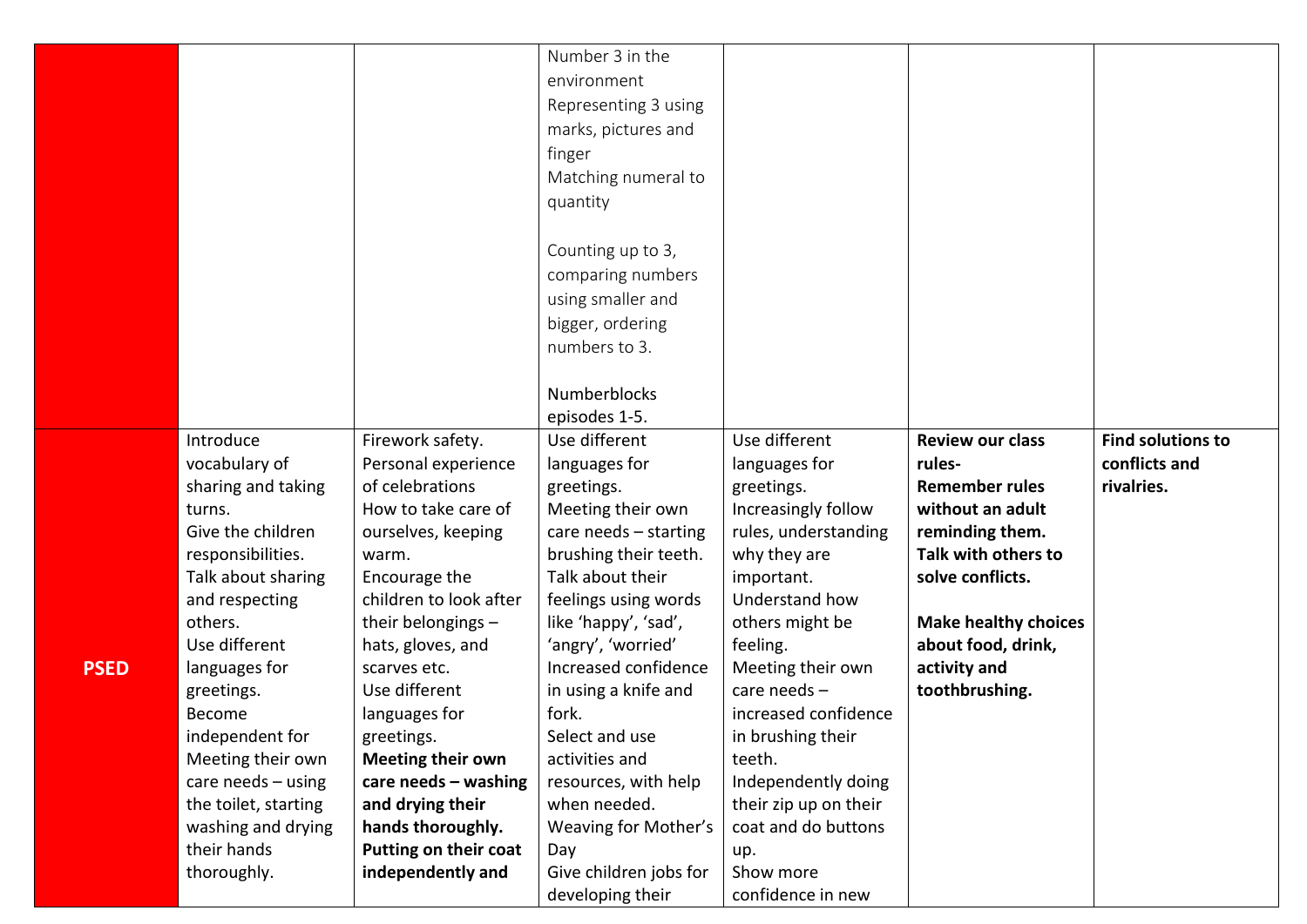|                                       | Select and use<br>activities and<br>resources, with help<br>when needed.<br>Hammering golf tees<br>into squash and<br>pumpkins.<br>Show more<br>confidence in new<br>social situations $-$<br>Autumn Walk.                                                                                                                                                                                                          | continue to zip up<br>their zip.<br><b>Start eating</b><br>independently and<br>learning how to use a<br>knife and fork.<br>Play with one or<br>more other children.                                                                                                                                                                                                                                                                      | sense of<br>responsibility and<br>community.                                                                                                                                                                                                                                                 | social situations $-$<br>Spring Walk                                                                                                                                                                                                                      |                                                                                                                                                                                                                                                                                                                                         |                                                                                                                                                                                                                 |
|---------------------------------------|---------------------------------------------------------------------------------------------------------------------------------------------------------------------------------------------------------------------------------------------------------------------------------------------------------------------------------------------------------------------------------------------------------------------|-------------------------------------------------------------------------------------------------------------------------------------------------------------------------------------------------------------------------------------------------------------------------------------------------------------------------------------------------------------------------------------------------------------------------------------------|----------------------------------------------------------------------------------------------------------------------------------------------------------------------------------------------------------------------------------------------------------------------------------------------|-----------------------------------------------------------------------------------------------------------------------------------------------------------------------------------------------------------------------------------------------------------|-----------------------------------------------------------------------------------------------------------------------------------------------------------------------------------------------------------------------------------------------------------------------------------------------------------------------------------------|-----------------------------------------------------------------------------------------------------------------------------------------------------------------------------------------------------------------|
| <b>Physical</b><br><b>Development</b> | Using outdoor<br>equipment, bikes,<br>climbing frames etc.<br>for motor skills.<br>Go up steps and<br>stairs, or climb up<br>apparatus using<br>alternate feet.<br>Handling a pencil<br>correctly.<br>Painting, cutting and<br>sticking - collage<br>work.<br>Multi-skills - Small<br>and large<br>movements.<br>Start to show a<br>preference for a<br>dominant hand.<br>Use one handed<br>tools and<br>equipment. | Pencil control - Start<br>to show preference<br>for a dominant hand.<br>Use one handed tools<br>and equipment.<br>Outdoor activities -,<br>use playground<br>markings, bikes<br>climbing frames etc.<br>Use large muscle<br>movements to wave<br>flags and streamers.<br>Special awareness<br>Gymnastic type<br>activities.<br>Dance - move freely<br>to music.<br>Skip, hop, stand on<br>one leg and hold a<br>pose.(musical<br>statues) | Handling equipment<br>and tools, including<br>for writing, painting<br>spring flowers,<br>scissors and cutting.<br>Gymnastics<br>Be increasingly<br>independent as they<br>get dressed and<br>undressed.<br>Use a comfortable<br>grip with good<br>control when holding<br>pens and pencils. | Showing increased<br>control over an object<br>when pushing,<br>throwing, catching<br>etc.<br>Be increasingly<br>independent as they<br>get dressed and<br>undressed.<br>Use a comfortable<br>grip with good<br>control when holding<br>pens and pencils. | Working in pairs $-$<br>cooperating.<br>Teamwork<br>challenges.<br>Explore riding bikes,<br>trikes and scooters<br>around the<br>playground.<br>Increasingly able to<br>use and remember<br>sequences and<br>patterns of<br>movements.<br>Start to take part in<br>group activities which<br>they make up<br>themselves or in<br>teams. | Athletics and sports<br>Increasingly able to<br>use and remember<br>sequences and<br>patterns of<br>movements,<br>Start to take part in<br>group activities which<br>they make up<br>themselves or in<br>teams. |
| <b>Understanding</b><br>the world     | Using different<br>languages for<br>greetings.                                                                                                                                                                                                                                                                                                                                                                      | Autumn - Christmas -<br>how is this celebrated<br>and why.                                                                                                                                                                                                                                                                                                                                                                                | <b>Baking</b><br>Freezing and<br>melting/Winter                                                                                                                                                                                                                                              | Go on a spring walk<br>to the park.<br>Plant seeds and care<br>for growing plants.                                                                                                                                                                        | <b>Explore how things</b><br>work $-$ wind up toys,<br>pulleys, cogs.                                                                                                                                                                                                                                                                   | Go on a summer<br>walk, look at all the<br>different flowers we<br>see. Talk about what                                                                                                                         |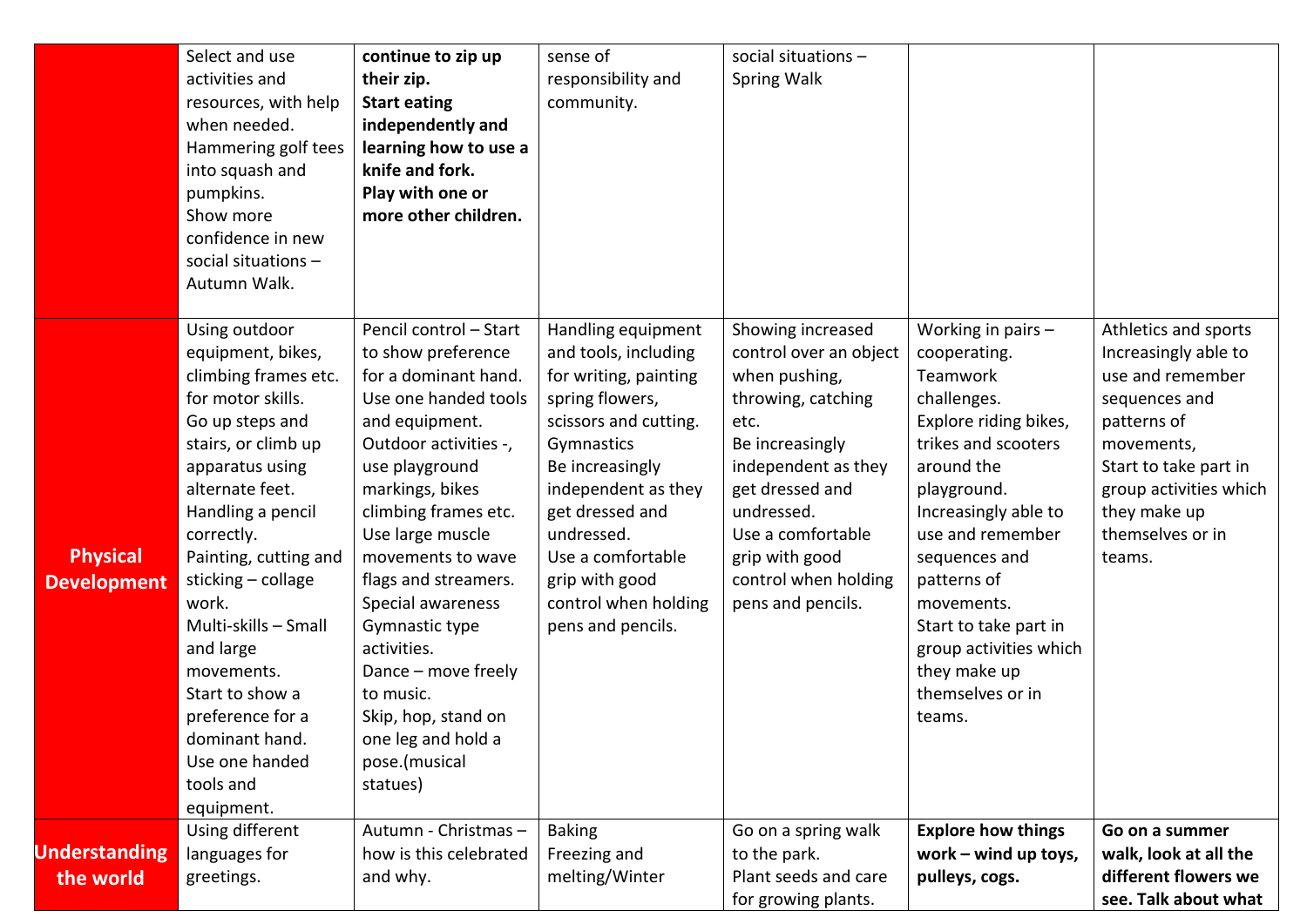| Continue developing<br>positive attitudes<br>about the<br>differences between<br>people. - Judaism,<br>Myself and Families.<br>Investigate signs of<br>autumn.<br>Make observations<br>of items bought back<br>from autumn walk,<br>e.g. conkers, leaves<br>etc.<br>Use all their senses<br>in hands on<br>exploration of<br>natural materials,<br>what floats and sinks<br>from Autumn walk.-<br>Autumn walk, talk<br>about what they see<br>using a wide | Show care and<br>concern for living<br>things in the<br>environment.<br>Look closely at<br>similarities, patterns<br>and change autumn<br>to winter. Talk about<br>the difference in<br>materials and<br>changes they notice $-$<br>ice melting, it's not<br>cold enough to freeze<br>overnight we have to<br>put it in the freezer.<br>Explore collections of<br>materials with similar<br>and/or different<br>properties – Story of<br>a cardboard box,<br>looking objects we | Take photographs<br>and look for signs of<br>Winter. Talk about<br>the difference in<br>materials and<br>changes they notice $-$<br>ice melting, it's cold<br>enough to freeze<br>overnight. (Floating<br>and sinking, melting<br>ice, shadows and<br>shining light through<br>some materials)<br>Talk about what they<br>see, using a wider<br>vocabulary. | Understand key<br>features of the life<br>cycle of a plant and<br>animal.<br>Begin to understand<br>the need to respect<br>and care for the<br>natural environment<br>and all living things.<br>Use all their senses in<br>hands on exploration<br>of natural materials -<br>things from spring<br>walk and bulbs,<br>seeds, plants etc.<br><b>Explore collections of</b><br>materials with<br>similar and/or<br>different properties -<br>how are the things<br>we have from our<br>spring walk different | <b>Explore and talk</b><br>about the different<br>forces they can feel.<br>Show interest in<br>different occupations<br>- palaeontologist,<br>archaeologist,<br>museum worker,<br>researcher. | they see using a wide<br>vocabulary.<br>Use all their senses in<br>hands on exploration<br>of natural materials.<br><b>Begin to understand</b><br>the need to respect<br>and care for the<br>natural environment<br>and all living things. |
|------------------------------------------------------------------------------------------------------------------------------------------------------------------------------------------------------------------------------------------------------------------------------------------------------------------------------------------------------------------------------------------------------------------------------------------------------------|---------------------------------------------------------------------------------------------------------------------------------------------------------------------------------------------------------------------------------------------------------------------------------------------------------------------------------------------------------------------------------------------------------------------------------------------------------------------------------|-------------------------------------------------------------------------------------------------------------------------------------------------------------------------------------------------------------------------------------------------------------------------------------------------------------------------------------------------------------|------------------------------------------------------------------------------------------------------------------------------------------------------------------------------------------------------------------------------------------------------------------------------------------------------------------------------------------------------------------------------------------------------------------------------------------------------------------------------------------------------------|-----------------------------------------------------------------------------------------------------------------------------------------------------------------------------------------------|--------------------------------------------------------------------------------------------------------------------------------------------------------------------------------------------------------------------------------------------|
|                                                                                                                                                                                                                                                                                                                                                                                                                                                            |                                                                                                                                                                                                                                                                                                                                                                                                                                                                                 |                                                                                                                                                                                                                                                                                                                                                             |                                                                                                                                                                                                                                                                                                                                                                                                                                                                                                            |                                                                                                                                                                                               |                                                                                                                                                                                                                                            |
|                                                                                                                                                                                                                                                                                                                                                                                                                                                            |                                                                                                                                                                                                                                                                                                                                                                                                                                                                                 |                                                                                                                                                                                                                                                                                                                                                             |                                                                                                                                                                                                                                                                                                                                                                                                                                                                                                            |                                                                                                                                                                                               |                                                                                                                                                                                                                                            |
|                                                                                                                                                                                                                                                                                                                                                                                                                                                            |                                                                                                                                                                                                                                                                                                                                                                                                                                                                                 |                                                                                                                                                                                                                                                                                                                                                             |                                                                                                                                                                                                                                                                                                                                                                                                                                                                                                            |                                                                                                                                                                                               |                                                                                                                                                                                                                                            |
|                                                                                                                                                                                                                                                                                                                                                                                                                                                            |                                                                                                                                                                                                                                                                                                                                                                                                                                                                                 |                                                                                                                                                                                                                                                                                                                                                             |                                                                                                                                                                                                                                                                                                                                                                                                                                                                                                            |                                                                                                                                                                                               |                                                                                                                                                                                                                                            |
|                                                                                                                                                                                                                                                                                                                                                                                                                                                            |                                                                                                                                                                                                                                                                                                                                                                                                                                                                                 |                                                                                                                                                                                                                                                                                                                                                             |                                                                                                                                                                                                                                                                                                                                                                                                                                                                                                            |                                                                                                                                                                                               |                                                                                                                                                                                                                                            |
|                                                                                                                                                                                                                                                                                                                                                                                                                                                            |                                                                                                                                                                                                                                                                                                                                                                                                                                                                                 |                                                                                                                                                                                                                                                                                                                                                             |                                                                                                                                                                                                                                                                                                                                                                                                                                                                                                            |                                                                                                                                                                                               |                                                                                                                                                                                                                                            |
|                                                                                                                                                                                                                                                                                                                                                                                                                                                            |                                                                                                                                                                                                                                                                                                                                                                                                                                                                                 |                                                                                                                                                                                                                                                                                                                                                             |                                                                                                                                                                                                                                                                                                                                                                                                                                                                                                            |                                                                                                                                                                                               |                                                                                                                                                                                                                                            |
|                                                                                                                                                                                                                                                                                                                                                                                                                                                            |                                                                                                                                                                                                                                                                                                                                                                                                                                                                                 |                                                                                                                                                                                                                                                                                                                                                             |                                                                                                                                                                                                                                                                                                                                                                                                                                                                                                            |                                                                                                                                                                                               |                                                                                                                                                                                                                                            |
|                                                                                                                                                                                                                                                                                                                                                                                                                                                            |                                                                                                                                                                                                                                                                                                                                                                                                                                                                                 |                                                                                                                                                                                                                                                                                                                                                             |                                                                                                                                                                                                                                                                                                                                                                                                                                                                                                            |                                                                                                                                                                                               |                                                                                                                                                                                                                                            |
| vocabulary.                                                                                                                                                                                                                                                                                                                                                                                                                                                | can recycle and which                                                                                                                                                                                                                                                                                                                                                                                                                                                           |                                                                                                                                                                                                                                                                                                                                                             | to our autumn                                                                                                                                                                                                                                                                                                                                                                                                                                                                                              |                                                                                                                                                                                               |                                                                                                                                                                                                                                            |
| Show interest in                                                                                                                                                                                                                                                                                                                                                                                                                                           | we can't. Recycle box                                                                                                                                                                                                                                                                                                                                                                                                                                                           |                                                                                                                                                                                                                                                                                                                                                             | objects?                                                                                                                                                                                                                                                                                                                                                                                                                                                                                                   |                                                                                                                                                                                               |                                                                                                                                                                                                                                            |
| different                                                                                                                                                                                                                                                                                                                                                                                                                                                  | and composting in                                                                                                                                                                                                                                                                                                                                                                                                                                                               |                                                                                                                                                                                                                                                                                                                                                             | Show interest in                                                                                                                                                                                                                                                                                                                                                                                                                                                                                           |                                                                                                                                                                                               |                                                                                                                                                                                                                                            |
| occupations.                                                                                                                                                                                                                                                                                                                                                                                                                                               | home corner.                                                                                                                                                                                                                                                                                                                                                                                                                                                                    |                                                                                                                                                                                                                                                                                                                                                             | different occupations                                                                                                                                                                                                                                                                                                                                                                                                                                                                                      |                                                                                                                                                                                               |                                                                                                                                                                                                                                            |
| (Doctors, Teachers,                                                                                                                                                                                                                                                                                                                                                                                                                                        |                                                                                                                                                                                                                                                                                                                                                                                                                                                                                 |                                                                                                                                                                                                                                                                                                                                                             | - vet, zoo keeper.                                                                                                                                                                                                                                                                                                                                                                                                                                                                                         |                                                                                                                                                                                               |                                                                                                                                                                                                                                            |
| TA, Midday                                                                                                                                                                                                                                                                                                                                                                                                                                                 | Begin to make sense                                                                                                                                                                                                                                                                                                                                                                                                                                                             |                                                                                                                                                                                                                                                                                                                                                             |                                                                                                                                                                                                                                                                                                                                                                                                                                                                                                            |                                                                                                                                                                                               |                                                                                                                                                                                                                                            |
| Supervisor, Nurse,                                                                                                                                                                                                                                                                                                                                                                                                                                         | of their own life story                                                                                                                                                                                                                                                                                                                                                                                                                                                         |                                                                                                                                                                                                                                                                                                                                                             |                                                                                                                                                                                                                                                                                                                                                                                                                                                                                                            |                                                                                                                                                                                               |                                                                                                                                                                                                                                            |
| Fireman, Police)                                                                                                                                                                                                                                                                                                                                                                                                                                           | and family's history.                                                                                                                                                                                                                                                                                                                                                                                                                                                           |                                                                                                                                                                                                                                                                                                                                                             |                                                                                                                                                                                                                                                                                                                                                                                                                                                                                                            |                                                                                                                                                                                               |                                                                                                                                                                                                                                            |
| Plant seeds.                                                                                                                                                                                                                                                                                                                                                                                                                                               | Developing positive                                                                                                                                                                                                                                                                                                                                                                                                                                                             |                                                                                                                                                                                                                                                                                                                                                             |                                                                                                                                                                                                                                                                                                                                                                                                                                                                                                            |                                                                                                                                                                                               |                                                                                                                                                                                                                                            |
|                                                                                                                                                                                                                                                                                                                                                                                                                                                            | attitudes about the<br>differences between                                                                                                                                                                                                                                                                                                                                                                                                                                      |                                                                                                                                                                                                                                                                                                                                                             |                                                                                                                                                                                                                                                                                                                                                                                                                                                                                                            |                                                                                                                                                                                               |                                                                                                                                                                                                                                            |
|                                                                                                                                                                                                                                                                                                                                                                                                                                                            | people.                                                                                                                                                                                                                                                                                                                                                                                                                                                                         |                                                                                                                                                                                                                                                                                                                                                             |                                                                                                                                                                                                                                                                                                                                                                                                                                                                                                            |                                                                                                                                                                                               |                                                                                                                                                                                                                                            |
|                                                                                                                                                                                                                                                                                                                                                                                                                                                            |                                                                                                                                                                                                                                                                                                                                                                                                                                                                                 |                                                                                                                                                                                                                                                                                                                                                             |                                                                                                                                                                                                                                                                                                                                                                                                                                                                                                            |                                                                                                                                                                                               |                                                                                                                                                                                                                                            |
|                                                                                                                                                                                                                                                                                                                                                                                                                                                            | Know that there are                                                                                                                                                                                                                                                                                                                                                                                                                                                             |                                                                                                                                                                                                                                                                                                                                                             |                                                                                                                                                                                                                                                                                                                                                                                                                                                                                                            |                                                                                                                                                                                               |                                                                                                                                                                                                                                            |
|                                                                                                                                                                                                                                                                                                                                                                                                                                                            | different countries in                                                                                                                                                                                                                                                                                                                                                                                                                                                          |                                                                                                                                                                                                                                                                                                                                                             |                                                                                                                                                                                                                                                                                                                                                                                                                                                                                                            |                                                                                                                                                                                               |                                                                                                                                                                                                                                            |
|                                                                                                                                                                                                                                                                                                                                                                                                                                                            | the world and talk                                                                                                                                                                                                                                                                                                                                                                                                                                                              |                                                                                                                                                                                                                                                                                                                                                             |                                                                                                                                                                                                                                                                                                                                                                                                                                                                                                            |                                                                                                                                                                                               |                                                                                                                                                                                                                                            |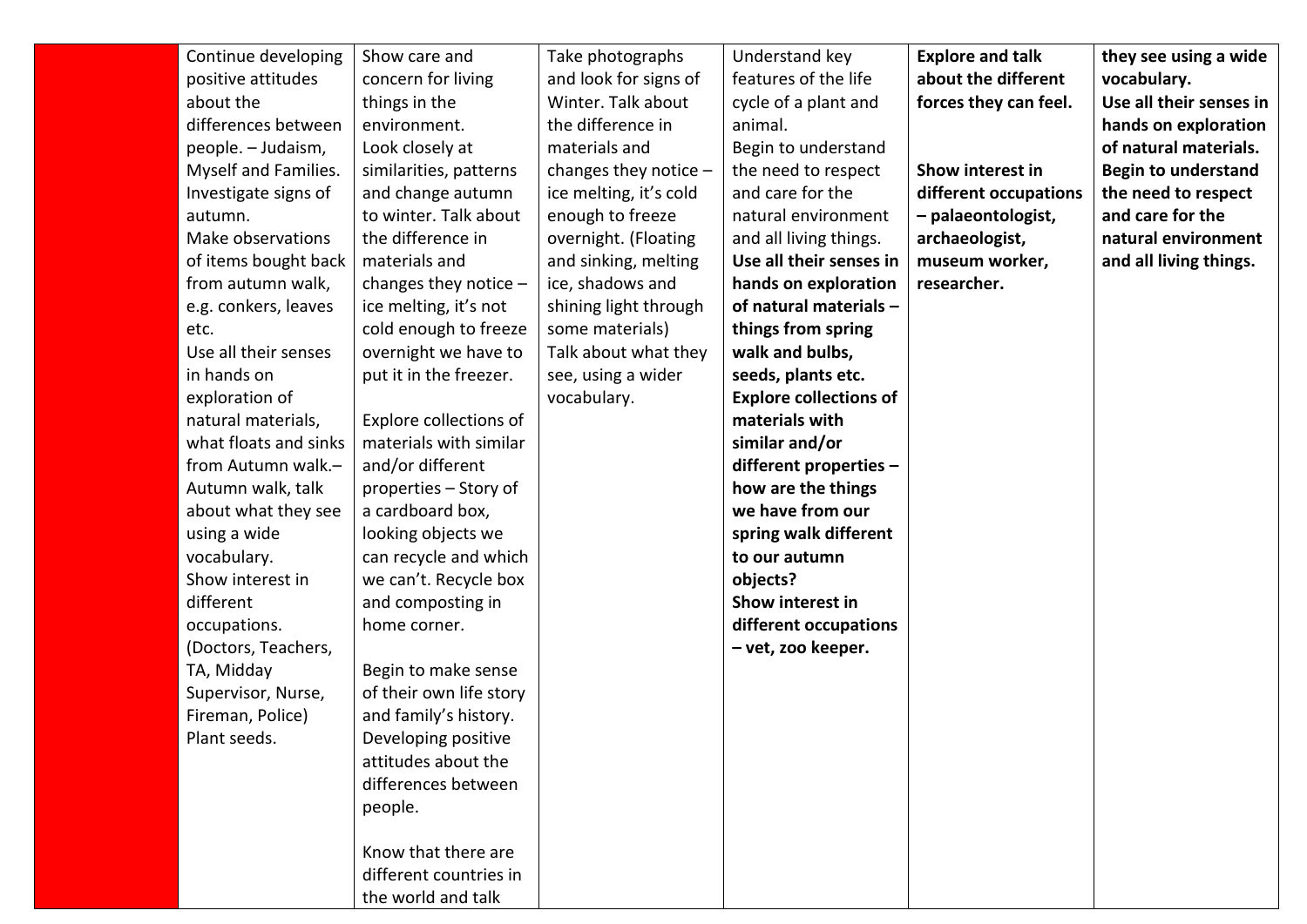|                   |                        | about the differences  |                         |                          |                         |                          |
|-------------------|------------------------|------------------------|-------------------------|--------------------------|-------------------------|--------------------------|
|                   |                        | they have              |                         |                          |                         |                          |
|                   |                        | experienced or seen    |                         |                          |                         |                          |
|                   |                        | in photos.             |                         |                          |                         |                          |
|                   | Paint own faces.       | Firework pictures.     | Show different          | Making Easter cards,     | Role pay and dressing   | Listen with increased    |
|                   | Individual             |                        | emotions in their       | hats and an Easter       | up linked to stories.   | attention to sounds.     |
|                   | photographs for        | Draw with increasing   | drawings and            | garden.                  | Using different         |                          |
|                   | class display          | complexity and         | paintings.              | Observational            | techniques: printing,   | Introduce children to    |
|                   |                        | details - representing |                         | drawings and             | painting etc.           | the work of artists      |
|                   | Taking part in         | a face with a circle   | BBC Ten Pieces-         | paintings of signs of    |                         | from across times and    |
|                   | pretend play - using   | and including details. | listen and decide if    | spring.                  | Listen with increased   | cultures- Artist of the  |
|                   | an object to           | Begin to show          | they like it or not.    |                          | attention to sounds.    | Month. (Georgia          |
|                   | represent something    | different emotions in  | Listen with increased   |                          |                         | O'Keefe. Esther          |
|                   | else even though       | their drawings and     | attention to sounds.    | Show more                | Introduce children to   | Mahlangu                 |
|                   | they are not similar.  | paintings.             |                         | confidently different    | the work of artists     |                          |
|                   |                        | Explore materials to   | Introduce children to   | emotions in their        | from across times and   | Begin to sing the        |
|                   | BBC Ten Pieces-        | develop their own      | the work of artists     | drawings and             | cultures- Artist of the | pitch of a tone sung     |
|                   | listen and decide if   | ideas and what to      | from across times and   | paintings.               | Month. Gustav Klimt,    | by another person.       |
|                   | they like it or not.   | make. Develop own      | cultures- Artist of the |                          | Jackson Pollock)        |                          |
| <b>Expressive</b> | Remember and sing      | ideas and then decide  | Month. (Van Gogh,       | BBC Ten Pieces-          |                         | Sing the melodic         |
| <b>Art and</b>    | entire songs. Begin    | which materials to     | George Seurat)          | listen and decide if     | <b>Begin to make</b>    | shape of familiar        |
|                   | to sing the pitch of a | use to express them.   |                         | they like it or not.     | complex stories using   | songs.                   |
| <b>Design</b>     | tone sung by           | (Story of a cardboard  | Explore colour          | Listen with increased    | small world             | <b>Remember and sing</b> |
|                   | another person. Sing   | box)                   | mixing.                 | attention to sounds.     | equipment like          | whole songs.             |
|                   | the melodic shape of   |                        |                         |                          | animal sets, dolls and  | Play instruments with    |
|                   | familiar songs.        | Baptism role-play.     | Remember and sing       | Introduce children to    | dolls houses.           | increasing control to    |
|                   |                        | Parties and games.     | songs.                  | the work of artists      |                         | express their feelings   |
|                   | Introduce children     | Design party hat.      | Play instruments with   | from across times and    | Make imaginative and    | and ideas.               |
|                   | to the work of artists |                        | increasing control.     | cultures- Artist of the  | complex 'small          |                          |
|                   | from across times      | BBC Ten Pieces -       |                         | Month. (Claude           | worlds' with blocks     |                          |
|                   | and cultures- Artist   | listen and decide if   |                         | Monet, Andy Warhol)      | and construction kits   |                          |
|                   | of the Month.          | they like it or not.   |                         |                          | like a city with        |                          |
|                   | (Kandinsky,            | Remember and sing      |                         | <b>Remember and sing</b> | different buildings     |                          |
|                   | Mondrian)              | entire songs. Begin to |                         | whole songs. Play        | and a park.             |                          |
|                   |                        | sing the pitch of a    |                         | instruments with         |                         |                          |
|                   | Remember and sing      | tone sung by another   |                         | increasing control to    | Use drawing to          |                          |
|                   | songs.                 | person. Sing the       |                         | express their feelings.  | represent ideas like    |                          |
|                   |                        |                        |                         |                          | movement or loud        |                          |